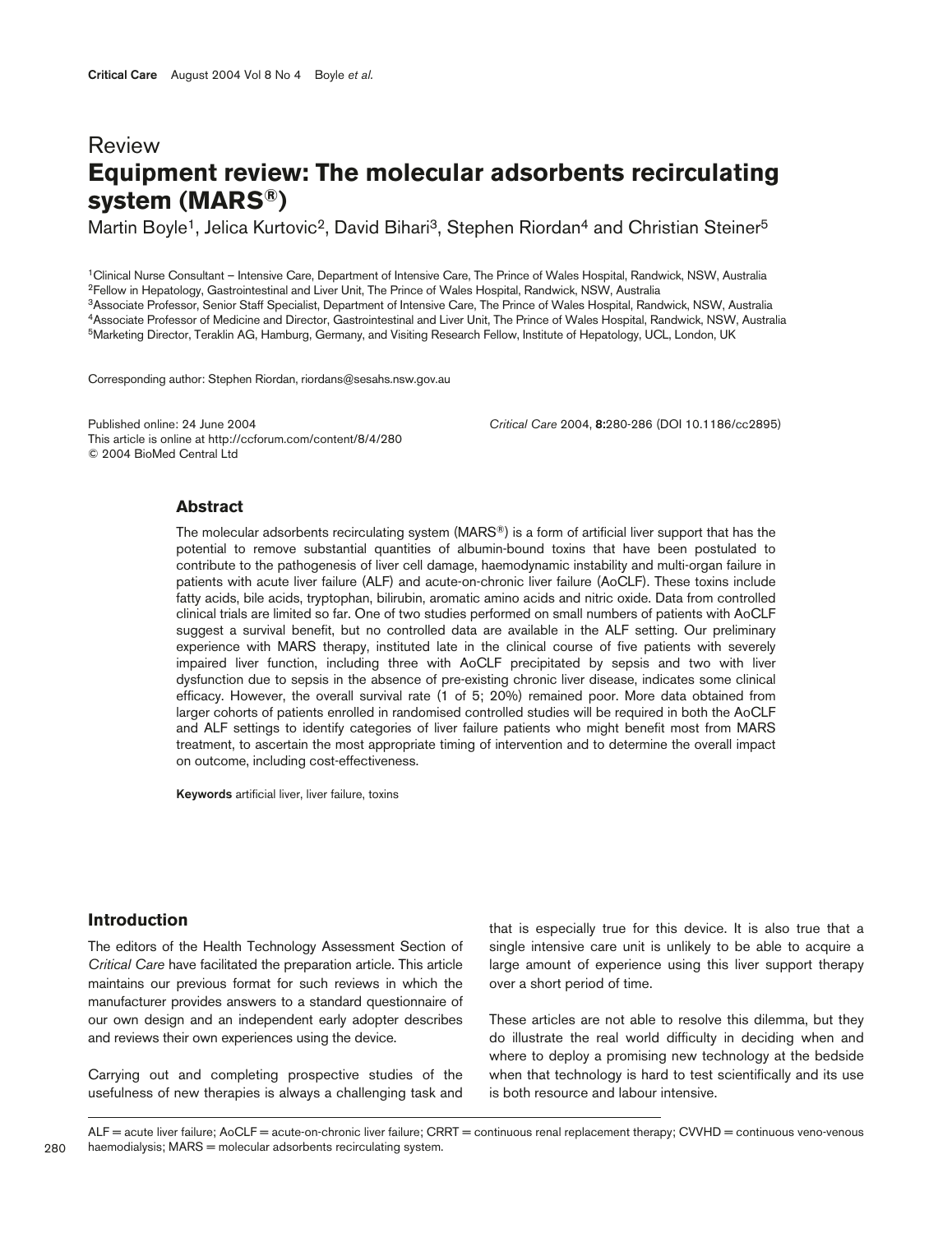# **Technology questionnaire**

Christian Steiner

# **What is the science underlying the technology?**

Molecular adsorbents recirculating system (MARS®) therapy is a blood detoxification system based on albumin dialysis that is able to remove albumin-bound and water-soluble substances selectively. 'Cleaning' the body's albumin pool restores its ability to balance several systems in the body in pathological situations.

## **What are the primary indications for its use?**

- Primary and secondary liver failure/dysfunction
	- i. Primary:
		- a. Decompensated chronic liver disease (re-compensation/bridge to transplant)
		- b. Acute liver failure (recovery/bridge)
		- c. Liver failure after liver transplantation
	- ii. Secondary liver failure and multi-organ failure/dysfunction

## **What are the common secondary indications for its use?**

- Intractable pruritus in cholestasis
- Liver failure after liver surgery

# **What are the efficacy data to support its use?**

- Effective and selective removal of water-soluble and albumin-bound substances [1] including nitric oxide
- Impact on neurological [2], hemodynamic [3,4], renal [5,6] and other end-organ functions in liver failure [7,8]
- Decrease of oxidative stress [8]

# **Are there any appropriate outcome data available?**

- Acute decompensated chronic liver disease [5]
- Hepato-renal syndrome [6]

# **Equipment review**

Martin Boyle, Jelica Kurtovic, David Bihari and Stephen Riordan

## **Introduction**

The molecular adsorbents recirculating system (MARS) is a form of artificial liver support therapy that has been available for clinical use since 1998 and has been used in the treatment of more than 3300 patients (more than 16,000 single treatments) [10]. MARS became available in Australia in 2002. The Prince of Wales Hospital, Sydney, has a major clinical and research interest in the management of patients with liver failure and was interested to gain clinical experience with MARS therapy. Here we briefly review the principles of operation of the MARS device, the reported data on its possible efficacy and our own preliminary experience stemming from the introduction of this new technology into our clinical practice.

MARS consists of an albumin haemodialyser, a standard haemodialyser, an activated carbon adsorber and an anion • Overview of MARS-treated patients [9]

### **What are the costs of using the technology?**

• The average number of treatments per therapy course is three to five depending on the aetiology. The costs are on average between 9000€ and 15,000€ for the therapy.

# **Should there be any special user requirements for the safe and effective use of this technology?**

- Hospital or non-hospital environment suitable for the performance of extracorporeal blood therapy (comparable to renal replacement therapy).
- Intensive care set-up if indicated by the patient's condition

# **What is the current status of this technology and, if it is not in widespread use, why not?**

- More than 4,500 patients have been treated in over 17,000 single treatments all over the world (status June 2004, Teraklin AG). Germany and Austria are the first countries to have included MARS therapy into the reimbursement catalogue (in-hospital therapy) 5 years after introduction to the market in Europe. Reimbursement is awaited as well in other European countries.
- FDA clearance has been applied for, and is pending.

# **What additional research is necessary or pending?**

- Five multi-centre trials are on the way or planned in major indications (Europe and the USA)
- Definition of therapy protocols for the different indications is under way.

exchanger. This circuit is filled with 600 ml of 20% human albumin solution. The albumin acts as a dialysate and is pumped through a hollow-fibre membrane haemodialyser (MARS Flux dialyser) countercurrent to the blood flow. Protein-bound toxins and water-soluble substances diffuse into the albumin solution. The albumin is then passed through another dialyser countercurrent to a standard buffered dialysis solution where diffusive clearance of water-soluble substances occurs. The albumin solution is then cleaned of its albumin-bound toxins by passage through an activated carbon adsorber and an anion exchanger [11].

The MARS Flux dialyser has a surface area of  $2.1 \text{ m}^2$ , a membrane thickness of 100 nm and a molecular cut-off of about 50 kDa. The irregularities in the membrane surface provide deep crypts, which act as binding sites for albumin when the circuit is primed with albumin solution. The albumin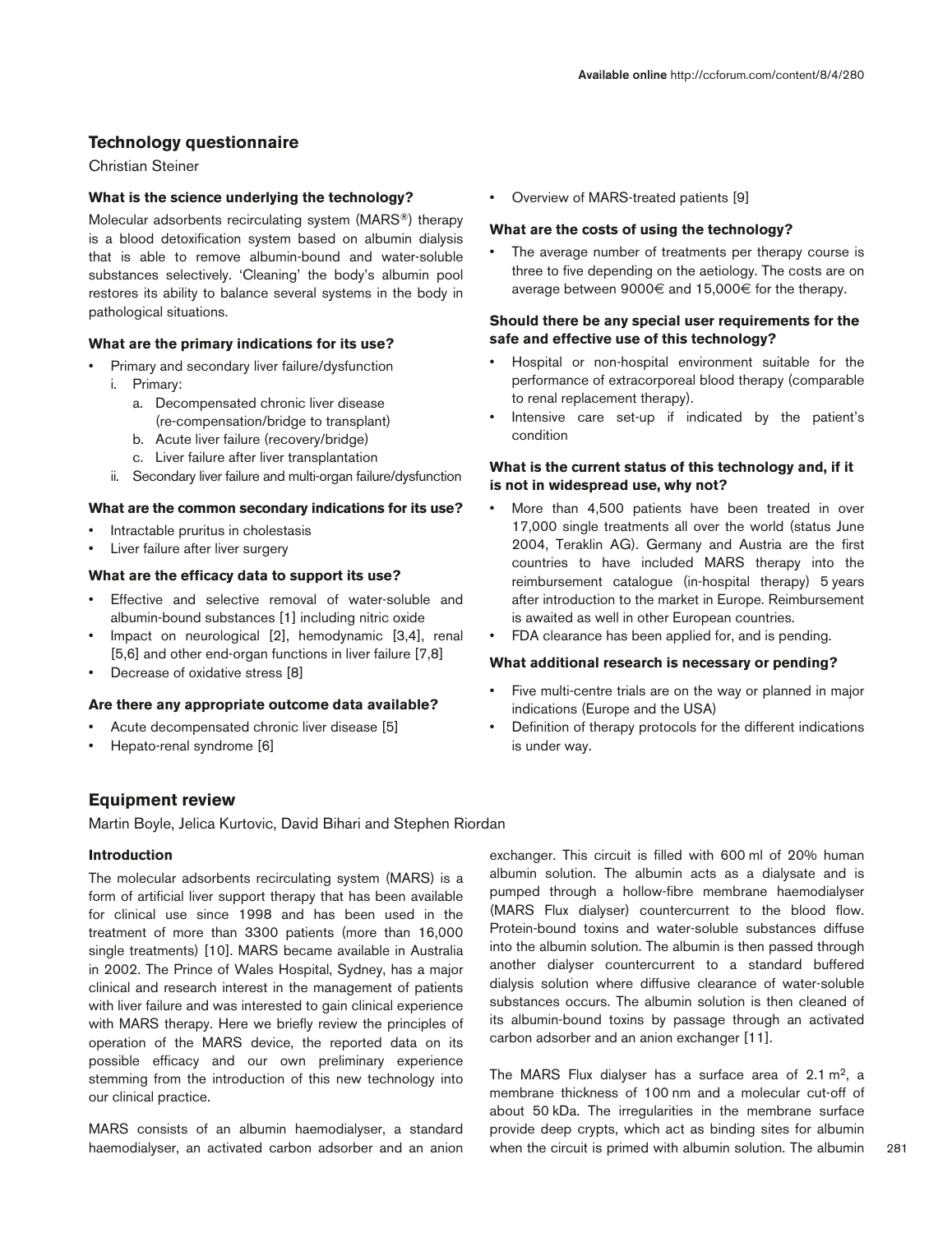molecules on the dialysis side of the membrane are in very close proximity to the surface of the membrane in contact with patient's blood. Albumin-bound toxins move by physicochemical interactions between the plasma, albumin molecules bound to the dialysis side of the membrane and the circulating albumin solution. A concentration gradient is maintained by circulation of the albumin solution and disposal of the albumin-bound toxins by passage through the activated charcoal and anion-exchange columns [12,13].

MARS therapy has been shown to result in a relative clearance of aromatic amino acids, leading to an improved profile of branched-chain to aromatic amino acids and the substantial removal of albumin-bound toxins such as fatty acids, bile acids, tryptophan and bilirubin. The removal rates of bilirubin and bile acids, for a single treatment, are about 28% and 55%, respectively [5,6,13–16]. The clearance of bilirubin has been shown to decline over time with relatively little clearance after about 6 hours of treatment, although there is some contradictory evidence showing clearance to be maintained at 5 hours [15,17]. Physiologically important proteins (such as albumin,  $\alpha_1$ -glycoprotein,  $\alpha_1$ -antitrypsin,  $\alpha_2$ macroglobulin, transferrin and thyroxin-binding globulin) and hormones (such as thyroxine and thyroid-stimulating hormone) are not significantly removed [12].

Albumin contains reversible binding sites for substances such as fatty acids, hormones, enzymes, dyes, trace metals and drugs [12,13,18,19]. Albumin has a vital role in the clearance from the body of substances that are toxic in the unbound state by reversible binding and transport to the liver, where they are metabolised and excreted into the biliary system or in a water-soluble form by means of the kidneys [13]. Albumin binds a number of substances that accumulate in liver failure and have been implicated in the development of hepato-renal syndrome, hepatic encephalopathy, haemodynamic instability, ongoing liver injury and inhibition of liver cell regeneration. It has been proposed that albumin binding sites for these putative toxins become saturated in patients with liver failure, consequent on decreased hepatic clearance, leading to an accumulation of unbound toxic substances and the development of organ dysfunction [13].

#### **Rationale for MARS treatment in liver failure**

In patients with liver failure it has been proposed that clearance of albumin-bound toxins would create an environment conducive to hepatocyte recovery and regeneration, thereby allowing time for any superimposed precipitant of hepatic decompensation, such as infection or gastrointestinal bleeding, to be reversed and to delay or even obviate the need for liver transplantation [13]. Such a treatment is vital if mortality from acute liver failure (ALF) and acute-on-chronic liver failure (AoCLF) is to be improved, given the worldwide shortage of donor organs and the fact that many patients listed for transplantation die while on waiting lists, even with priority listing [20].

MARS treatment has been shown in the AoCLF setting to significantly reduce plasma levels of the markers of albuminbound toxins, bilirubin and bile acids. Ammonia, a watersoluble molecule, is also significantly cleared with MARS therapy, as are the indices of uraemia control (urea and creatinine) [5,6,13,15,16,21]. MARS has also been shown to clear nitric oxide effectively [22].

Improvements in haemodynamic stability as indicated by improved mean arterial pressure and a reduction in requirement for vasopressor agents have been reported, along with improvements in neurological state as measured by the hepatic encephalopathy grade and intracranial pressure [4,16,23,24]. Both in patients with AoCLF and in those with otherwise well-compensated cirrhosis, MARS has been reported to be used with some success in the treatment of intractable pruritus resulting from intrahepatic cholestasis [25].

Only two small, randomised controlled trials have assessed outcomes of MARS therapy compared with standard medical therapy in patients with AoCLF. The first assessed the effect of MARS in 13 patients with type I hepato-renal syndrome. Eight patients received MARS in addition to renal replacement and standard medical therapy, and five received renal replacement and standard medical therapy. The MARS group had a significant decrease in bilirubin level and an improved prothrombin activity, and the 30-day mortality was 75% and 100% in the MARS and standard medical therapy groups, respectively [6]. The second study assessed MARS in a group of 24 patients with AoCLF: 12 patients received MARS therapy and standard medical therapy, and the control group received standard medical therapy only. The primary outcome was a reduction and maintenance of serum bilirubin level to less than 15 mg dl<sup>-1</sup>, while 30-day survival was a secondary endpoint. In comparison with pretreatment values, the bilirubin and bile acids decreased significantly in the MARS group but not in the controls. At 30 days, one of 12 patients receiving MARS had died, compared with 6 of 12 patients in the control group. At interim analysis, the trial was stopped on the recommendation of the institutional ethics committee, to allow protocol revision so patients deteriorating on standard medical therapy could have the opportunity to cross over to MARS treatment [5].

#### **Use of MARS in ALF**

The data regarding the use of MARS in ALF are sparse, consisting of small case series and case reports. No controlled experiences have been reported. As in the AoCLF setting, the use of MARS in ALF has been associated with improvements in serum bilirubin and ammonia levels, together with hepatic encephalopathy grade [26,27]. Several patients have been successfully bridged, over several days, to transplant [26–28]. MARS has been used in patients with a range of aetiologies of ALF, including not only that due to paracetamol overdose but other less common causes such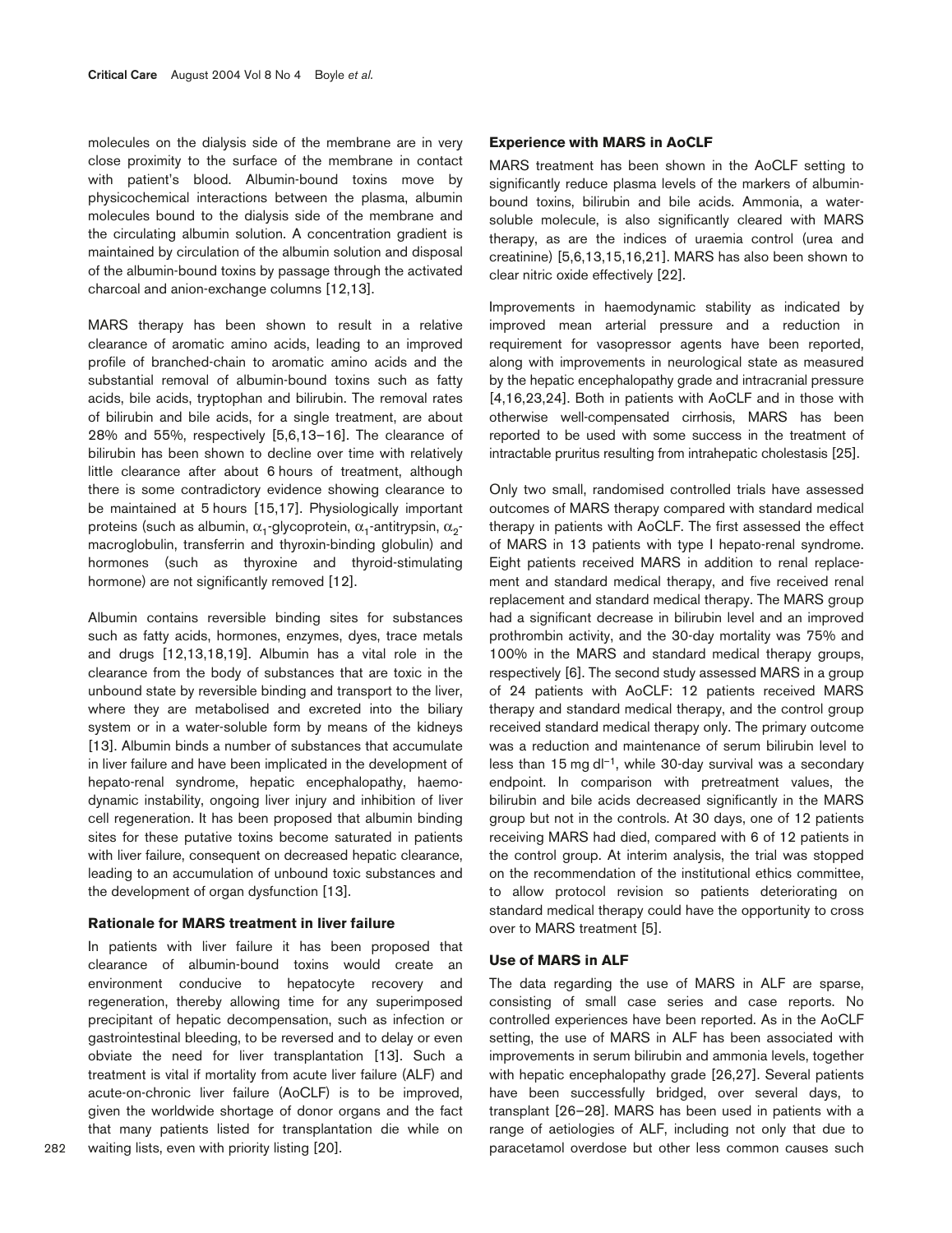# **Table 1**

| <b>Patient detai</b> |  |
|----------------------|--|
|----------------------|--|

| Patient 1                            | Patient 2                          |                                    | Patient 4                            | Patient 5                            |  |
|--------------------------------------|------------------------------------|------------------------------------|--------------------------------------|--------------------------------------|--|
| 71                                   | 43                                 | 32                                 | 40                                   | 46                                   |  |
| M                                    | M                                  | F                                  | M                                    | F                                    |  |
| 33                                   | 30                                 | 34                                 | 25                                   | 31                                   |  |
| AoCLF, 2° sepsis,<br>grade 4 HE, HRS | Liver disease 2° to<br>sepsis, ATN | Liver disease 2° to<br>sepsis, ATN | AoCLF, 2° sepsis,<br>grade 3 HE, HRS | AoCLF, 2° sepsis,<br>grade 3 HE, HRS |  |
| Cirrhosis (NASH)                     | Post-hemihepatectomy               | Post-renal transplant              | Cirrhosis (HCV,<br>alcohol)          | Cirrhosis (HCV)                      |  |
| Class C                              | N/A                                | N/A                                | Class C                              | Class C                              |  |
| Ventilated, CVVHD,<br>inotropes      | Ventilated, CVVHD,<br>inotropes    | Ventilated, CVVHD                  | Ventilated, CVVHD,<br>inotropes      | Ventilated, CVVHD,<br>inotropes      |  |
|                                      |                                    |                                    | Patient 3                            |                                      |  |

AoCLF, acute-on-chronic liver failure; APACHE, Acute Physiology and Chronic Health Evaluation; CVVHD, continuous veno-venous haemodialysis; HCV, hepatitis C virus; HE, hepatic encephalopathy; HRS, hepato-renal syndrome; NASH, non-alcoholic steatohepatitis; N/A, not applicable (no pre-existing chronic liver disease).

as intoxication with *Amanita phalloides* [29,30]. MARS has also been used in the treatment of primary graft dysfunction after liver transplantation, with reports of success in bridging to retransplantation along with instances of recovery of graft function [27,28]. MARS has also been used to support patients who develop liver failure after hemi-hepatectomy [31,32].

## **The Prince of Wales Hospital experience with MARS**

MARS became available for clinical use in Australia in 2002. Since December 2002 we have used MARS to treat five patients with severely impaired liver function, including three with AoCLF precipitated by sepsis and two with liver dysfunction due to sepsis in the absence of pre-existing chronic liver disease. Patients received MARS therapy in conjunction with parenteral antibiotics and full medical intensive care measures. Clinical details of these patients are presented in Table 1. Patients were selected for treatment with MARS on the basis of failed medical therapy, with an estimated mortality rate without intervention of more than 90%. Consequently, MARS therapy was introduced at an advanced stage of the clinical course in each case. Indeed, our five patients had higher Acute Physiology and Chronic Health Evaluation (APACHE) II scores than those reported in the available literature. All patients required mechanical ventilatory support and were in acute renal failure, caused by hepato-renal syndrome in three cases and sepsis-induced acute tubular necrosis in two. Renal replacement therapy with continuous veno-venous haemodialysis (CVVHD) was required in three patients. Four of our patients required vasopressor therapy (noradrenaline) to maintain a mean arterial pressure of at least 70 mmHg. One patient (patient 5) was on a waiting list for liver transplantation, and MARS was instituted with the aim of bridging the patient until complicating sepsis could be reversed and a donor liver

became available. Listing for transplantation was contraindicated by uncontrolled sepsis in the remaining four patients.

Intensive care unit nursing staff set up the MARS (ASC BioTech Pty. Ltd., Sydney) circuit. These staff members were familiar with the setting up and management of continuous renal replacement therapy (CRRT). The set-up was accomplished with little difficulty but was time-consuming, taking about 2 hours to complete.

The planned duration of therapy in our patients ranged from 6 to 24 hours and was governed by haemodynamic status. The recommended treatment regimens in the literature include intermittent therapy over 6–8 hours in patients with a relatively stable haemodynamic profile and continuous therapy with circuit changes each 24 hours in unstable patients. The albumin pump speed was maintained at 150 ml min–1 unless circuit pressures were excessive, in which case the pump speed was reduced. CVVHD was used for all treatments with dialysate flow rates ranging from 8.3 to 25 ml min–1 depending on the need for uraemia control. Lactate-free dialysis fluid was used for all treatments.

Vascular access was gained with dual-lumen catheters placed in the femoral or subclavian veins. Blood pump speeds were set between 100 and 250 ml min–1 depending on the quality of the vascular access and circuit pressures. Anticoagulation of the extracorporeal circuit was achieved with heparin alone or epoprostenol at  $5 \text{ ng kg}^{-1} \text{ min}^{-1}$  plus heparin. Heparin was adjusted to achieve an activated partial thromboplastin time of about 50–60 s in blood drawn from the patient. Only 6 of 12 treatments (50%) achieved the prescribed duration of treatment. The early failure of one circuit resulted from poor vascular access, whereas the others probably resulted from circuit clotting.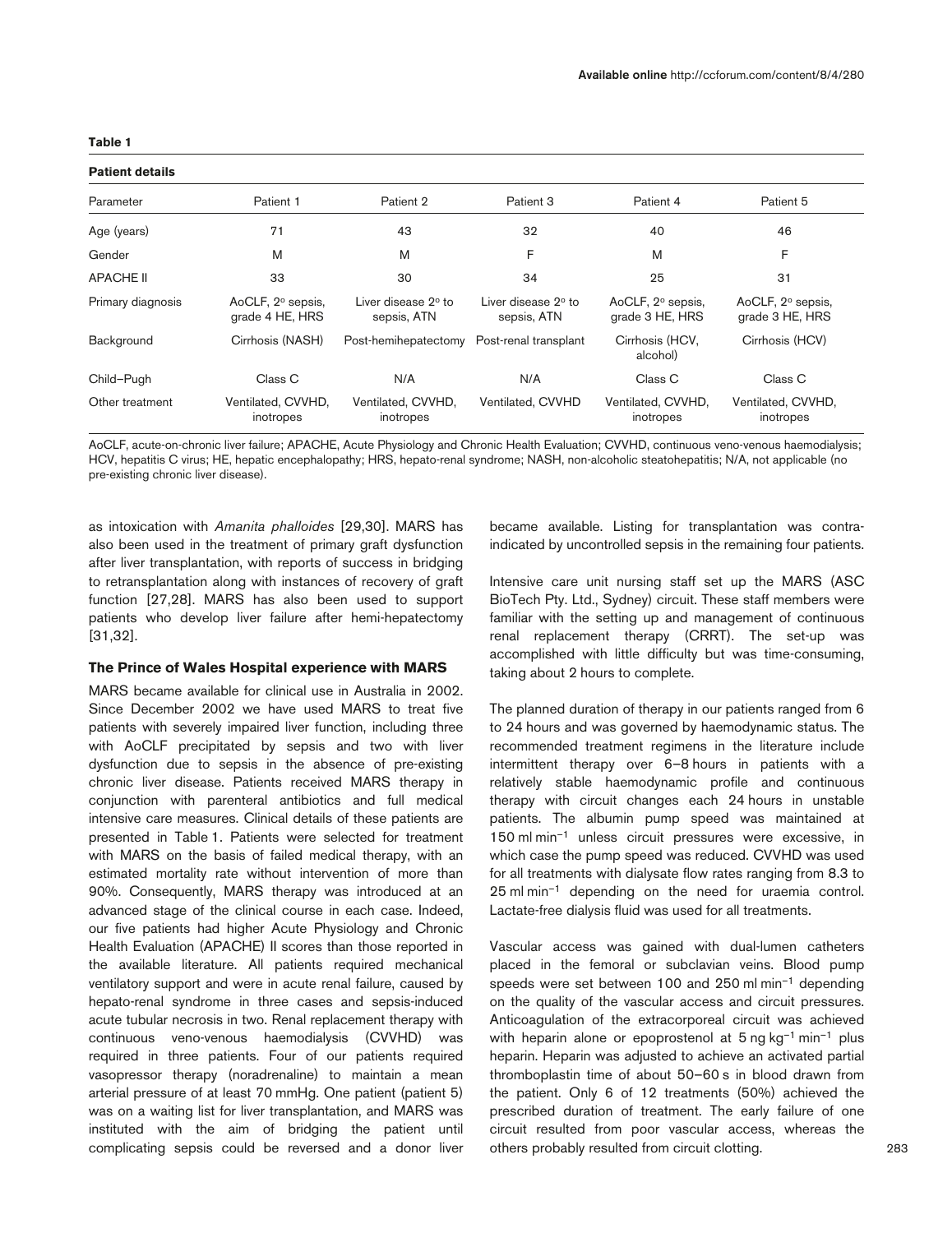### **Table 2**

## **Clinical and laboratory effects of MARS therapy**

| Parameter                                                    | Normal range              | Patient 1     |          | Patient 2     |       | Patient 3                |             | Patient 4     |       | Patient 5      |                |
|--------------------------------------------------------------|---------------------------|---------------|----------|---------------|-------|--------------------------|-------------|---------------|-------|----------------|----------------|
|                                                              |                           | <b>Before</b> | After    | <b>Before</b> | After | <b>Before</b>            | After       | <b>Before</b> | After | Before         | After          |
| Noradrenaline,<br>$\mu g$ kg <sup>-1</sup> min <sup>-1</sup> |                           | 0.22          | 0.02     | 0.06          | 0.16  | 0                        | $\mathbf 0$ | 0.22          | 0.10  | 0.32           | 0.06           |
| Creatinine                                                   | $60 - 110 \mu M$          | 307           | 142      | 132           | 239   | 171                      | 234         | 241           | 144   | 164            | 107            |
| Urea                                                         | $2.9 - 7.1$ mM            | 21            | 13       | 16            | 22    | 1                        | 6           | 11            | 29    | 15             | 17             |
| Ammonia                                                      | $15 - 50 \mu M$           | 67            | 47       |               |       |                          |             |               |       |                |                |
| HE grade                                                     |                           | 4             | 3        |               |       |                          |             | 3             | 1     | 3              | $\overline{2}$ |
| Bilirubin                                                    | $<$ 25 $\mu$ M            | 161           | 210      | 654           | 528   | 260                      | 182         | 484           | 137   | 510            | 326            |
| Bile acids                                                   | $0-6$ $\mu$ M             | 75            | 75       |               |       |                          |             | 27            | 16    | 202            | 67             |
| $AA/B$ -OH-But                                               |                           | 4.2           | 6.8      |               |       |                          |             | 1.3           | 8     | $\overline{4}$ | 4.5            |
| <b>PDR ICG</b>                                               | $>16\%$ min <sup>-1</sup> | 4.4           | 5.5      | 4.3           | 5.2   | 4.3                      | 5.4         | 5.6           | 5.2   |                |                |
| Duration of<br>treatment, h                                  |                           | 24, 16        |          | 15, 13        |       | 5, 6                     |             | 12, 16, 20    |       | 6, 6, 6        |                |
| Outcome                                                      |                           | died in ward  | ICU D/C. | Died in ICU   |       | ICU D/C,<br>died in ward |             | D/C home      |       | Died in ICU    |                |

AA/β-OH-But, ratio of arterial acetoacetate to β-hydroxybutyrate (ketone body); D/C, discharged; HE, hepatic encephalopathy; ICU, intensive care unit; PDR ICG, plasma disappearance rate of indocyanine green (measured after an intravenous dose of 0.5 mg kg<sup>-1</sup> body weight with a noninvasive transcutaneous probe [Pulsion Medical System AG, Munich]).

Clinical and biochemical data before and after MARS therapy, along with survival data, are presented in Table 2. Substantial reductions in the required dosage of noradrenaline were documented in three of the four patients who were vasopressor-dependent before MARS treatment. Conversely, the noradrenaline dose increased from 0.06  $\mu$ g kg<sup>-1</sup> min<sup>-1</sup> to 0.16  $\mu$ g kg<sup>-1</sup> min<sup>-1</sup> in the other patient (patient 2) in whom sepsis remained unresolved. Other clinical and laboratory effects were similarly variable, although improvement in hepatic encephalopathy grade was documented in all three patients who were encephalopathic before intervention. The serum creatinine level improved in all three patients with hepato-renal syndrome but not in the two with acute tubular necrosis. Patient 1 was the only patient to show no improvement in the serum level of bilirubin but did demonstrate improvements in urea, creatinine and ammonia, along with improvements in haemodynamic status and hepatic encephalopathy grade. Spur cell haemolytic anaemia, consequent on severe liver damage, contributed to hyperbilirubinaemia in this patient and it is possible that the rate of production of bilirubin exceeded removal capacity, even with the MARS circuit. This explanation remains speculative because we did not measure clearance of bilirubin in the MARS dialysate. Nonetheless, a more marked increase in hyperbilirubinaemia followed the cessation of MARS therapy, lending weight to our hypothesis that at least some clearance of bilirubin probably occurred during MARS treatment. Patient 4 received the most MARS treatments, had the lowest severity of illness score, and showed reductions in creatinine, bilirubin and bile acids, and an improvement in the arterial ketone body ratio. This was the only patient who eventually survived to be discharged home.

Although our experience so far is only small, several qualitative observations as early adopters of MARS treatment in Australia are apparent. First, MARS treatment is a technically feasible therapeutic option for liver support in the general intensive-care setting. However, the set-up is labour intensive by comparison with CRRT. As with CRRT, vascular access seems to be a key factor in achieving the prescribed treatment dose. Vascular access in patient 4 was obtained by two double-lumen catheters. Both lumens of the internal jugular vein catheter and femoral vein catheter were used for outward blood flow and return blood flow respectively. This will be our standard practice in the future. Second, when haemodynamic status allows, we would favour shorter treatment times of 6–8 hours duration with albumin flow rates of at least 200 ml min<sup>-1</sup> to reduce circuit failures resulting from clotting and to reduce the need for prolonged use of anti-coagulants. If patients are receiving CRRT, this can be maintained during MARS treatment and continued after it has been completed. Last, it is likely that MARS treatment was instituted too late in the clinical course of our patients for a realistic improvement in their chance of survival. Despite many thousand reported treatment applications over the past 6 years, selection criteria for MARS therapy remain ill-defined. This is due at least in part to the fact that most treatments have been delivered in an uncontrolled fashion and in many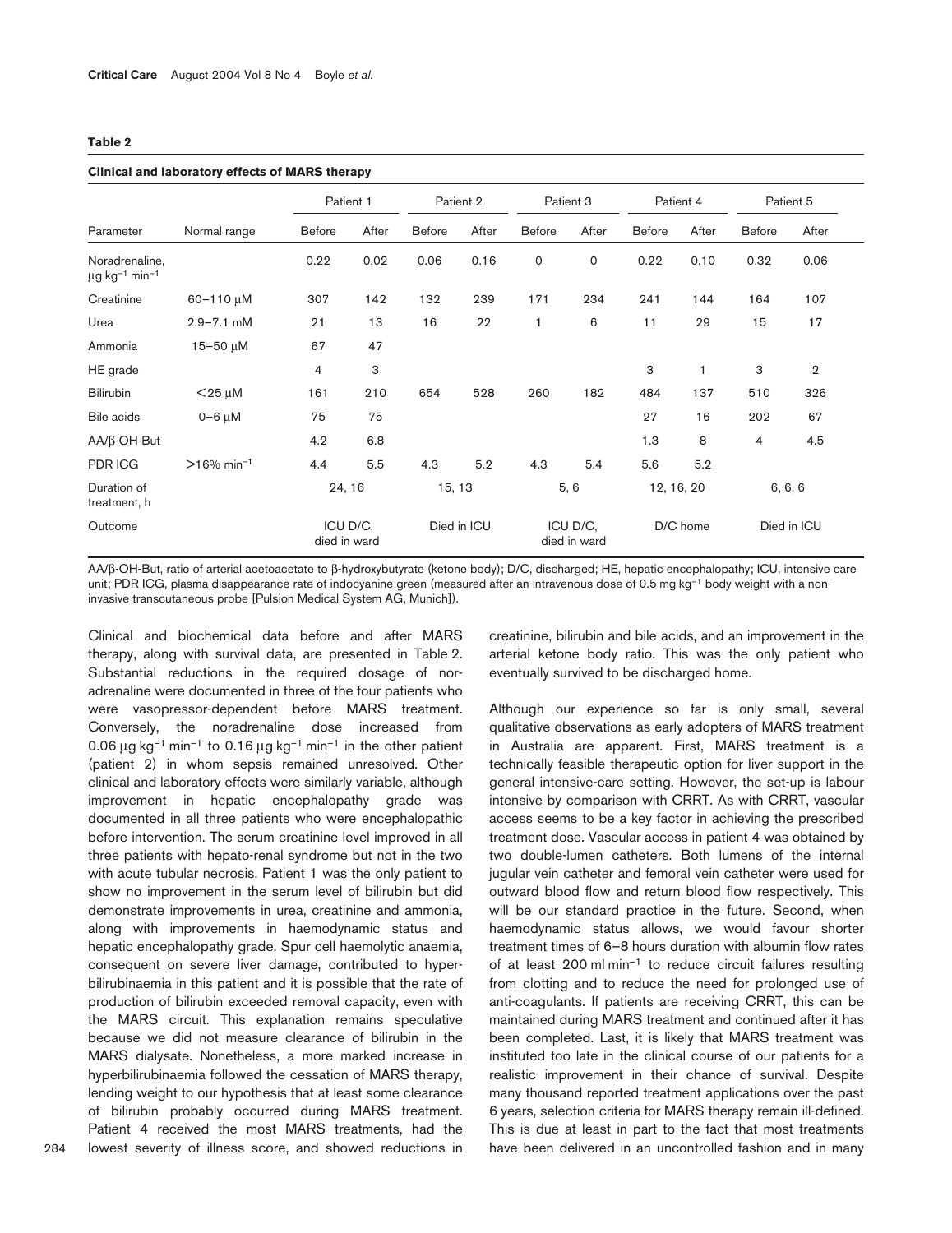diverse clinical settings and treatment centres. Outcome measures have similarly not been uniform. Further randomised controlled studies using standardised inclusion and exclusion criteria and outcome measures are urgently required so that those categories of liver failure patients who might benefit most from MARS therapy and those that can confidently be managed by medical means alone can be identified by the treating intensivist at a relatively early stage in their clinical course, thereby maximising the chance of a successful outcome.

# **Competing interests**

ASC Biotech Pty Ltd, the Australian agent for Teraklin AG, provided the initial four MARS® kits free of charge to the Prince of Wales ICU. Martin Boyle RN received support from ASC Biotech Pty Ltd to attend the 5th International Symposium on Albumin Dialysis, Rostock, 2003. Christian Steiner, MD, is Marketing Director International at Teraklin AG, Hamburg, Germany, and works as Visiting Research Fellow at the Institute of Hepatology, UCL, London, UK.

## **Acknowledgement**

We thank Bruce Dowd RN, Marghie Murgo RN and Sarah McDonnell RN for their enthusiastic support for the introduction of a new therapy and for their skilful contribution to circuit set-up and patient management.

## **References**

- 1. Mitzner SR, Stange J, Klammt S, Peszynski P, Schmidt R, Noldge-Schlomburg G: **Extracorporeal detoxification using the molecular adsorbent recirculating system for critically ill patients with liver failure.** *J Am Soc Nephrol* 2001, **12:**S75-S82.
- 2. Mitzner S, Loock J, Peszynski P, Klammt S, Majcher-Peszynska J, Gramowski A, Stange J, Schmidt R: **Improvement in central nervous system functions during treatment of liver failure with albumin dialysis MARS—a review of clinical, biochemical, and electrophysiological data.** *Metabolic Brain Dis* 2002, **17:**463-475.
- 3. Schmidt LE, Sorensen VR, Svendsen LB, Hansen BA, Larsen FS: **Hemodynamic changes during a single treatment with the molecular adsorbents recirculating system in patients with acute-on-chronic liver failure.** *Liver Transpl* 2001, **7:**1034-1039.
- 4. Schmidt LE, Wang LP, Hansen BA, Larsen FS: **Systemic hemodynamic effects of treatment with the molecular adsorbents recirculating system in patients with hyperacute liver failure: a prospective controlled trial.** *Liver Transpl* 2003, **9:**290-297.
- 5. Heemann U, Treichel U, Loock J, Philipp T, Gerken G, Malago M, Klammt S, Loehr M, Liebe S, Mitzner S, Schmidt R, Stange J: **Albumin dialysis in cirrhosis with superimposed acute liver injury; a prospective, controlled study.** *Hepatology* 2002, **36:** 949-958.
- 6. Mitzner SR, Stange J, Klammt S, Risler T, Erley CM, Bader BD, Berger ED, Lauchart W, Peszynski P, Freyrag J, Hickstein H, Loock J, Lõhr J-M, Liebe S, Emmrich J, Korten G, Schmidt R: **Improvement of hepatorenal syndrome with extracorporeal albumin dialysis MARS; results of a prospective, randomised, controlled clinical trial.** *Liver Transpl* 2000, **6:**277-286.
- 7. Sen S, Mookerjee RP, Davies NA, Williams R, Jalan R: **Review article: the Molecular Adsorbents Recirculating System (MARS) in liver failure.** *Aliment Pharmacol Ther* 2002, **16 (Suppl 5):**32–38.
- 8. Sen S, Jalan R, Williams R: **Liver failure: basis of benefit of therapy with the molecular adsorbents recirculating system.** *Int J Biochem Cell Biol* 2003, **35:**1306–1311.
- 9. Steiner C, Mitzner S: **Experiences with MARS liver support therapy in liver failure: analysis of 176 patients of the International MARS Registry.** *Liver* 2002, **22(Suppl 2):**20-25.
- 10. Heim T: **5th international symposium on albumin dialysis [insert].** *Intensive Care Med* 2003, **29(11):**1.
- 11. Steiner C, Majacher-Peszynska J, Peszynski P, Teasdale D: *MARS® Liver Support Therapy. Therapy Information for Doctors and Nurses*. Edition 1.2,Teraklin AG; April 2002.
- 12. Stange J, Mitzner S: **A carrier-mediated transport of toxins in a hybrid membrane. Safety barrier between a patients blood and a bioartificial liver.** *Int J Artif Organs* 1996, **19:**677-691.
- 13. Stange J, Mitzner SR, Risler T Erley CM, Lauchart W, Goehl H, Klammt S, Peszynski P, Freytag J, Hickstein H, Lohr M, Liebe S, Schareck WP, Hopt UT, Schmidt R: **Molecular adsorbent recycling system (MARS): Clinical results of a new membranebased blood purification system for bioartificial liver support.** *Artif Organs* 1999, **23:**319-330.
- 14. McIntyre CW, Fluck RJ, Freeman JG, Lambie SH: **Characterization of treatment dose delivered by albumin dialysis in the treatment of acute renal failure associated with severe hepatic dysfunction.** *Clin Nephrol* 2002, **58:**376-383.
- 15. Evenepoel P, Maes B, Wilmer A, Nevens F, Fevery J, Kuypers, Bammens B, Vanrenterghem Y: **Detoxifying capacity and kinetics of the molecular adsorbent recycling system. Contribution of the different inbuilt filters.** *Blood Purif* 2003, **21:**244-252.
- 16. Sorkine P, Ron Ben A, Szold O, Biderman P, Kidron A, Merchav H, Brill S, Oren R: **Role of the molecular adsorbent recycling system (MARS) in the treatment of patients with acute exacerbation of chronic liver failure.** *Crit Care Med* 2001, **29:**1332-1336.
- 17. Schneider T, Klammt S, Mitzner S. **Detoxifying capacity of MARS®: membrane transport and adsorption columns are effective over entire intermittent treatment period [abstract].** In *Book of Abstracts, 5th International Symposium on albumin dialysis in liver disease: 2003 September 5–7; Rostock*. University of Rostock Department of Medicine; 2003:61.
- 18. Klammt S, Brinkmann B, Mitzner S, Munzert E, Loock J, Stange J, Emmrich J, Liebe S: **Albumin binding capacity (AbiC) is reduced in commercially available human serum albumin preparations with stabilizers.** *Z Gastrenterol* 2001, **39:**24-27.
- 19. Emerson TE: **The unique features of albumin: a brief review.** *Crit Care Med* 1989, **17:**690-694.
- 20. Riordan SM, Williams R: **Acute liver failure: targeted artificial and hepatocyte-based support of liver regeneration and reversal of multiorgan failure.** *J Hepatol* 2000, **32 (Suppl 1):**63-76.
- 21. Mullhaupt B, Kullak-Ublick GA, Ambuehl P, Maggiorini M, Stocker R, Kadry Z, Claven PA, Renner EL: **First clinical experience with molecular adsorbents recirculating system (MARS®) in six patients with severe acute on chronic liver failure.** *Liver* 2002, **22 (Suppl 2):**59-62.
- 22. Guo Li-Min, Liu J-Y, Xu D-Z, Li B-S, Han H, Wang L-H, Zhang W-Y, Lu L-H, Guo X, Sun F-X, Zhang H-Y, Liu X-D, Zhang J-P, Yao Y, He Z-P, Wang M-M: **Application of molecular adsorbents recirculating system to remove NO and cytokines in severe liver failure patients with multiple organ dysfunction syndrome.** *Liver Int* 2003, **23 (Suppl 3):**16-20.
- 23. Catlina M-V, Barrio J, Anaya F, Salcedo M, Rincon D, Clemente G, Banares R: **Hepatic and systemic haemodynamic changes after MARS in patients with acute on chronic liver failure***. Liver Int* 2003, **23 (Suppl 3):**39-43.
- 24. Contreras J, Poniachik J, Oksenberg D, Valera JM, Cotera A, Pacheco A, Segovia E, sanheuza ME, Rojas J, Mancilla C, Guerrero J, Toledo C, Mena S, Diaz JC: **MARS® therapy improves grade IV hepatic encephaloopathy in acute liver failure prior to liver transplantation. The first case experience in Chile.** In *Book of Abstracts, 5th International Symposium on albumin dialysis in liver disease: 2003 September 5–7; Rostock*. University of Rostock Department of Medicine; 2003:15.
- 25. Pares A: **Utility of albumin dialysis in the treatment of cholestaic pruritis.** In *Book of Abstracts, 5th International Symposium on albumin dialysis in liver disease: 2003 September 5–7; Rostock*. University of Rostock Department of Medicine; 2003:45.
- 26. Hoeckerstedt K, Koivusalo A-M, Vakkuri A, Lindgren L, Blomster M, Isoniemi H: **MARS® treatment in acute liver failure.** In *Book of Abstracts, 5th International Symposium on albumin dialysis in liver disease: 2003 September 5–7; Rostock*. University of Rostock Department of Medicine; 2003:25.
- 27. Huang J, Li L, Chen Y: **Perioperative application of artificial liver support system in orthotopic liver transplantation.** In *Book of Abstracts, 5th International Symposium on albumin dialysis in liver disease: 2003 September 5–7; Rostock*. University of Rostock Department of Medicine; 2003:27.